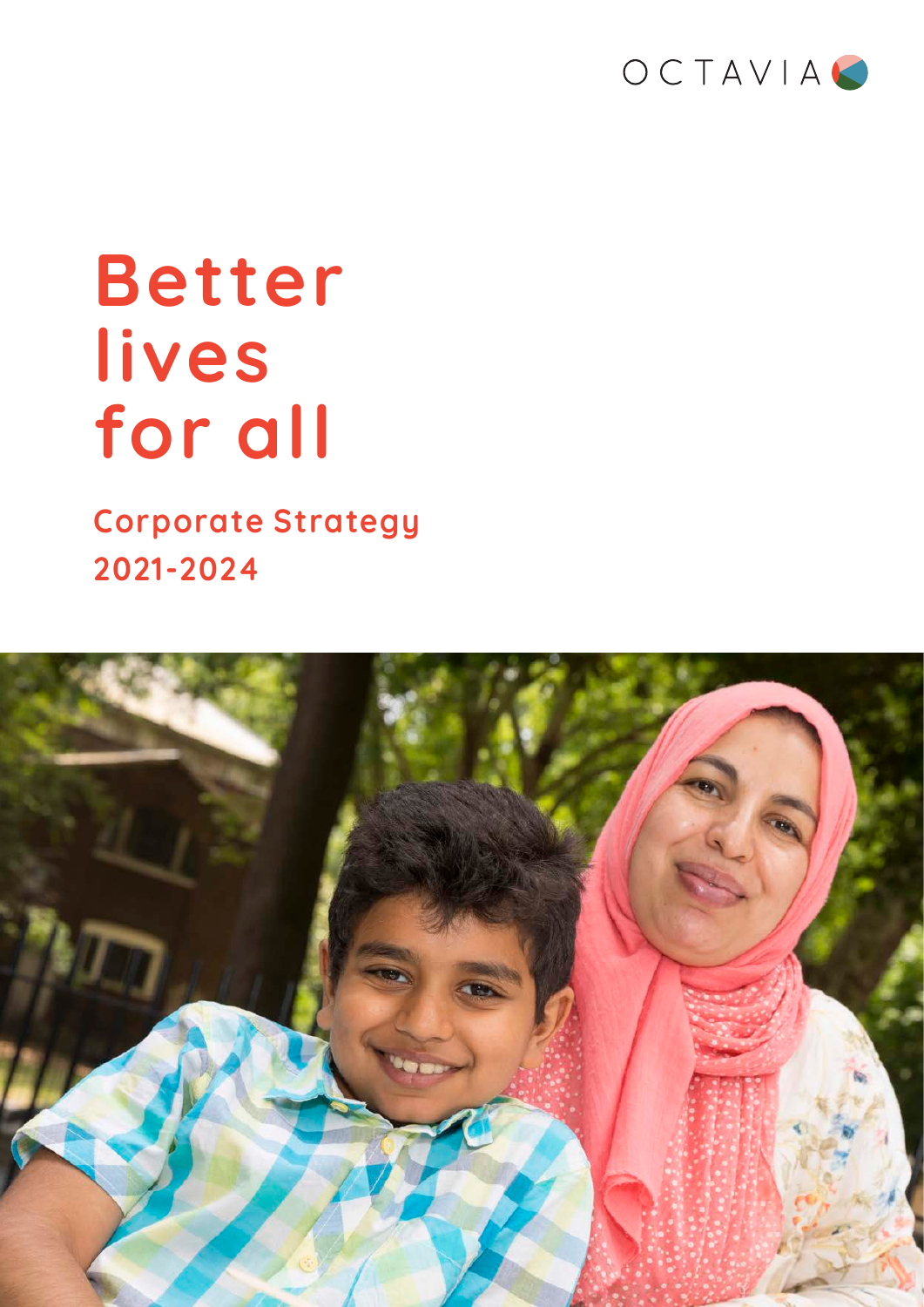**In our common land we are meant to learn an even deeper lesson, something of the value of those possessions in which each of a large community has a distinct share…It will give a sense of common possession to succeeding generations.**

Octavia Hill

Z Z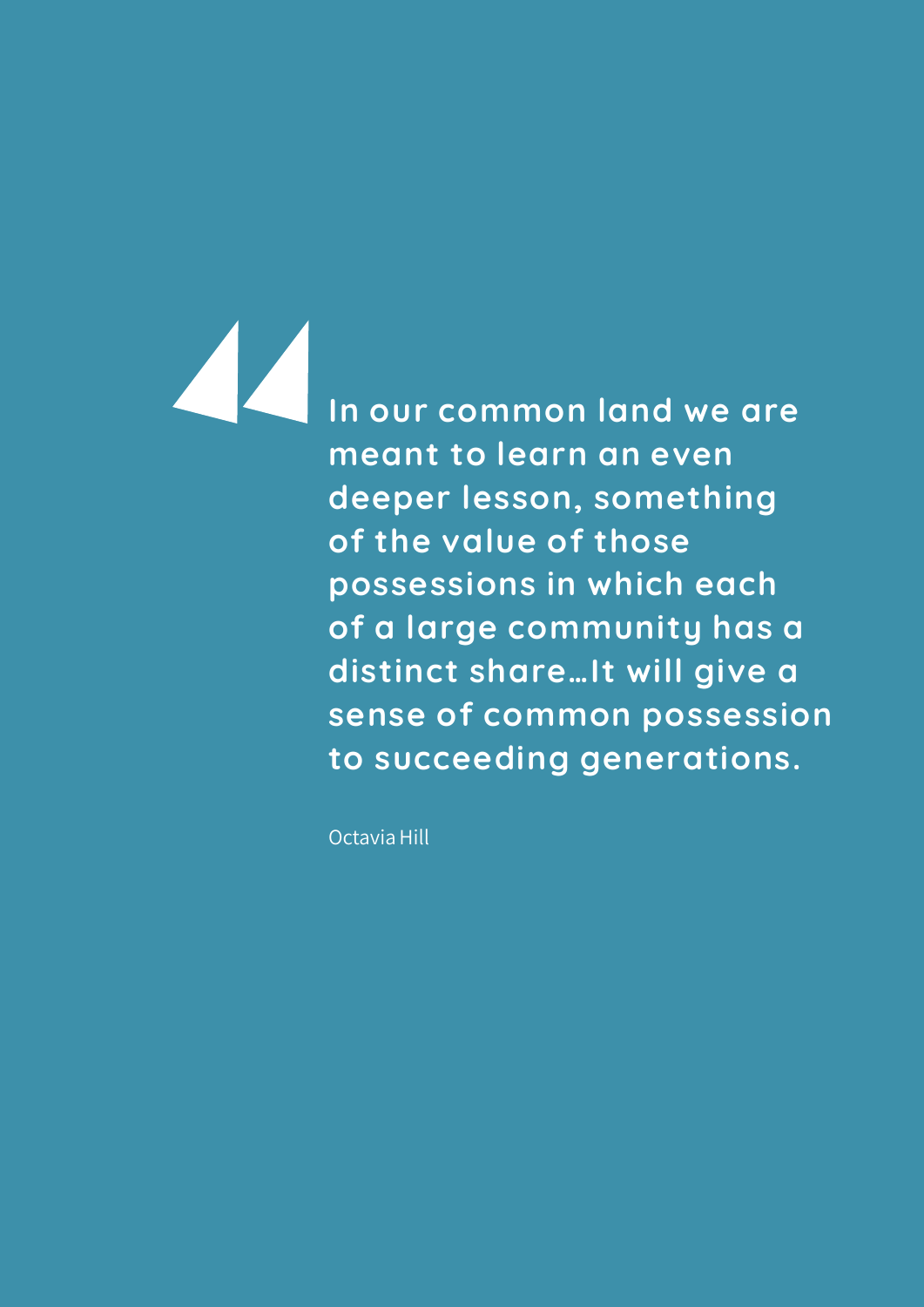## **Foreword**



**Sandeep Katwala** Chair of Octavia Board



**Sandra Skeete** Octavia CEO

*A* Octavia **has stayed true to its social purpose for over 150 years**

**Octavia has stayed true to its social purpose for over 150 years as we have continued the pioneering work of our founder, Octavia Hill, in providing homes, support and care for people in central and west London.**

**Operating in some of the most expensive parts of the capital, we have built on this legacy through our unique offer that puts people and communities first. We seek to be an exemplar in providing good quality, affordable homes that enable people on lower incomes to live in London. We believe in supporting the diverse neighbourhoods we serve so that people can live well, be independent, make connections and thrive.** 

Our 2021-24 Corporate Strategy has been drawn up against a backdrop of challenge and insecurity from the continuing impact of the Covid-19 pandemic. The housing crisis, that we

emphasised in our last threeyear strategy, remains a serious concern, with the GLA's current target of building 52,000 new homes per year for London falling far short of the Government's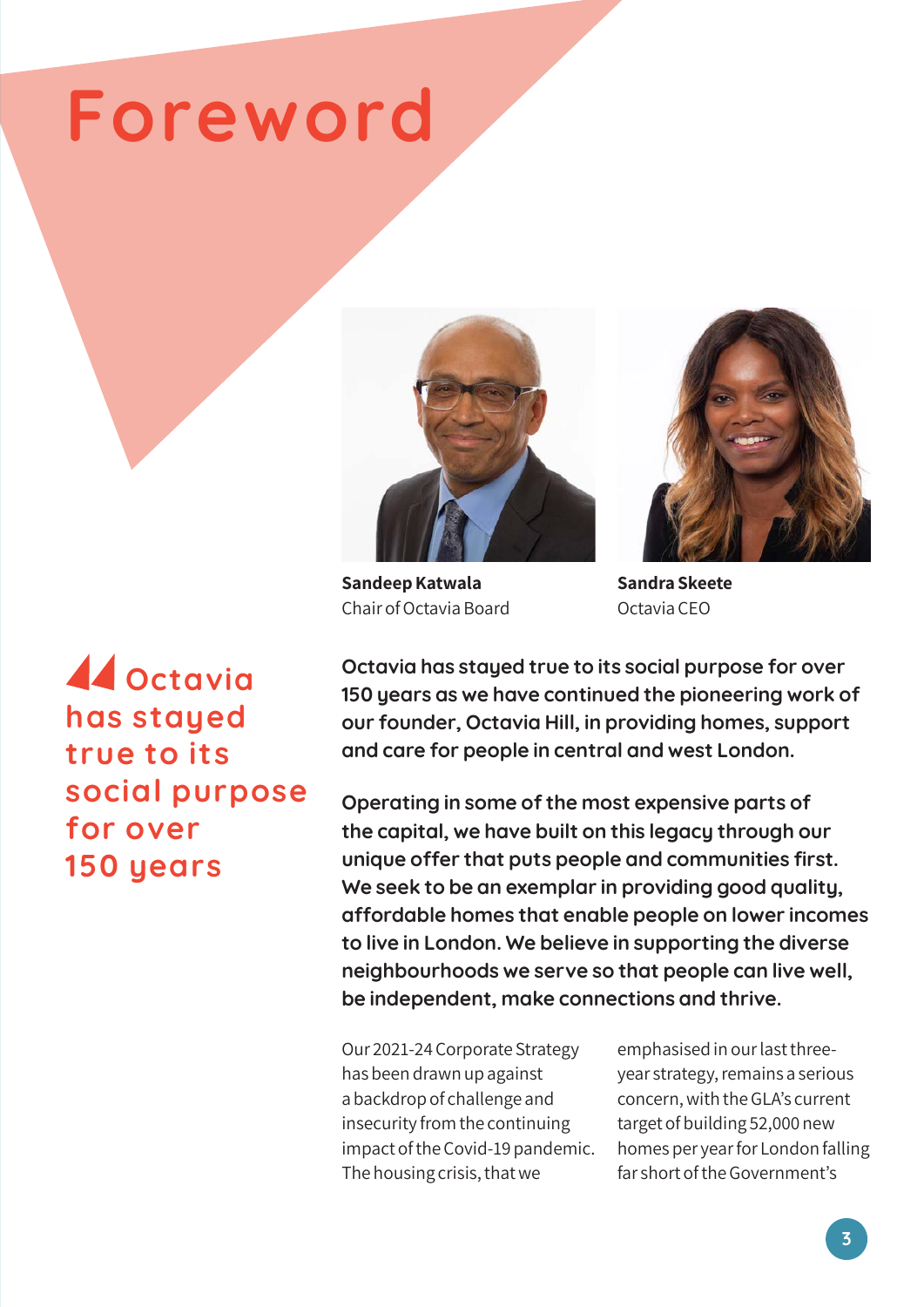### **Foreword**

## **Ensuring the safety of homes is an absolute priority**

assessment of 72,000 needed to meet demand. We will continue to play an active role in tackling the housing crisis, providing quality and affordable homes, with fair service charges and average rents below the Government formula for Social Rent. The difference between the market rent of our homes and the rents we actually charge represents £65 million in social value to the public purse.

#### **Prioritising safety**

Ensuring the safety of homes following the Grenfell tragedy and Hackitt enquiry is an absolute priority, and as a consequence of the Covid-19 pandemic, long-overdue conversations have started on where and how people live and the impact on wellbeing. We will continue to put the safety of our people first, with a holistic programme of work to remediate homes where this is needed, and ensure our homes all meet updated safety standards

through a risk-based approach.

#### **Reducing our carbon footprint**

We remain committed to improving the energy efficiency of our homes. We are updating our asset management strategy to meet the net-zero carbon target by 2050 and building on recent work to improve the thermal efficiency of our buildings and reduce our carbon footprint. A key outcome will be providing affordable warmth for residents. We are proud to be accredited with the SHIFT Gold standard for commitment to sustainability, in recognition of our success in delivering against our environmental targets.

#### **Listening and learning**

Driven by our values to be responsive, respectful, reliable and resourceful, resident engagement is at the heart of everything we do. Accountability to residents was a key theme of the 2020 Social Housing White Paper, and we are committed to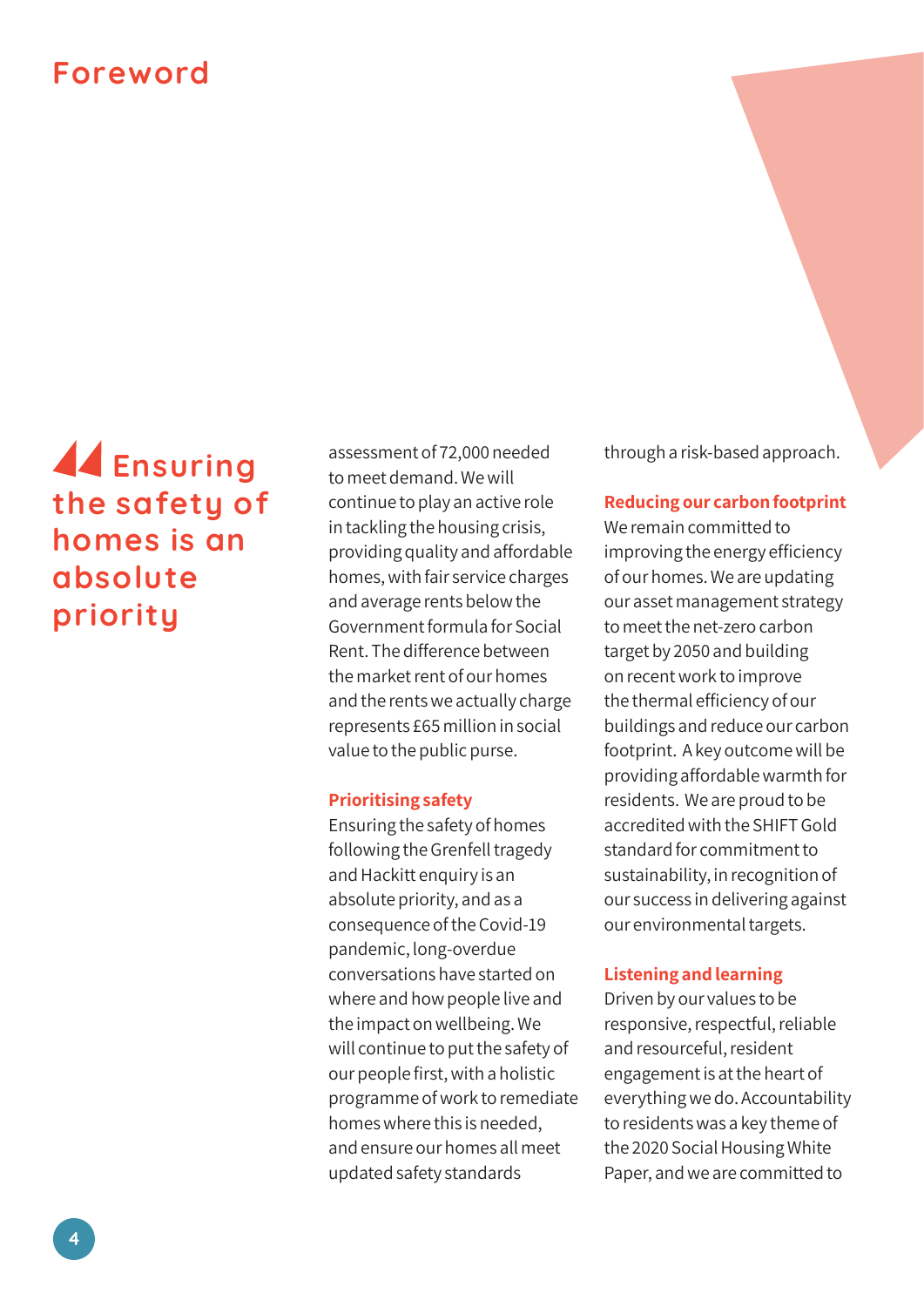**A** The **economic and social impact of the pandemic has been the biggest health emergency the world has faced in over a generation**

involving our residents in shaping and developing our services. We are an early adopter of the National Housing Federation's Together with Tenants initiative and involve residents in strengthening our engagement with them, and ensuring their voice is strong and heard.

#### **Tackling inequality**

The economic and social impact of the pandemic has been the biggest health emergency the world has faced in over a generation. The disproportionate impact on some groups of society has laid bare pre-existing inequalities. Addressing the economic and social impact on our residents and communities is a key consideration in shaping our corporate strategy.

Through our social purpose, rooted in social justice, we will do all we can to help our residents and the people we work with to recover from impact of the

pandemic. We will harness our services to target underlying inequality of outcomes for disadvantaged groups. We will make these commitments our priority for as long as needed.

#### **Investing in communities**

We will exploit opportunities through our community activity to provide better outcomes for people, fostering partnerships that deliver social value and build resilience. We will support wellbeing and tackle loneliness and isolation of vulnerable people and promote skills development and better life chances for younger people through inspiring opportunities. We will expand our employment support to increase our impact, facilitate entrepreneurship and provide training to help people to develop their careers and take up new opportunities.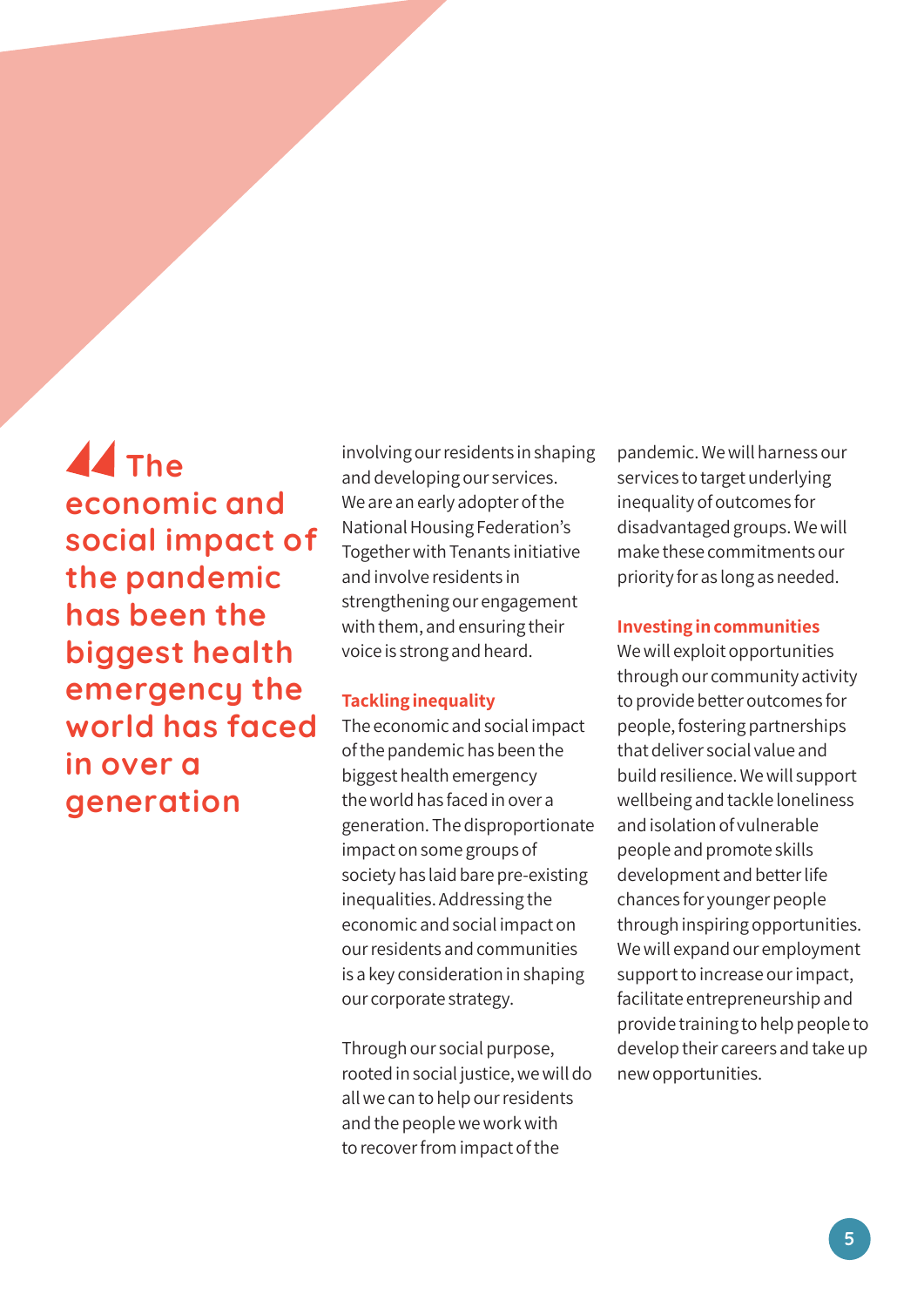### **Foreword**

### **Our ambition is to be an exemplar organisation**

Our residents tell us they want good quality, reliable services that provide value for money. Our modernisation programme will focus on ensuring the work we do delivers value, enabling us to invest more in our homes and services. We will emphasise resourcefulness through modernising our operations, using business insight to improve and streamline how we deliver our services. We will empower our colleagues and our volunteers by equipping them with the right skills and tools to deliver outstanding services and positive outcomes for the people we serve.

We will use what we have learnt during the pandemic to be more agile and to better build our services, all the while investing in our people to help them realise their potential.

Our ambition is to be an exemplar organisation, harnessing the skills and commitment of our people and stakeholders as stewards of our legacy. We will build sustainable homes and places that future generations will enjoy and be proud of, for the common good.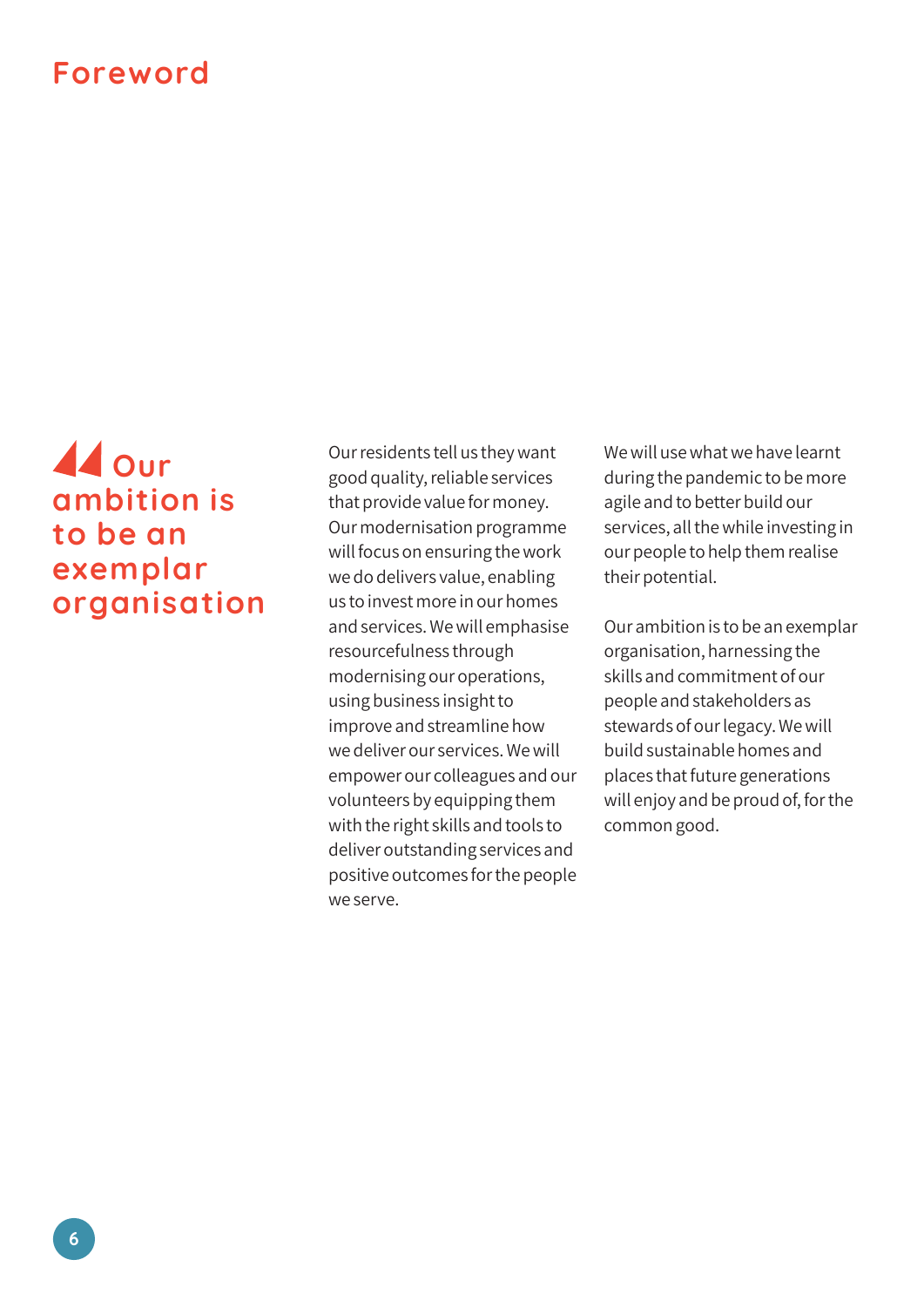## **Your voice – a resident's view**



**Keith has been an Octavia resident for over 30 years. He is a member of our resident strategic group, Your Voice, and a member of our Complaints Panel.**

"I applied and joined Your Voice four years ago and it's been a really good experience, finding out what is going on with Octavia's service and being part of a team that scrutinises Octavia's work in a constructive way. Octavia actively encourages this. Board members and our Chief Executive have joined our

meetings. It's clear Your Voice and residents mean something and Octavia genuinely values what we say.

#### **Building a greener future**

"Going forward, the environment is something many residents feel strongly about. Your Voice has made a contribution through working with Octavia to develop its Environmental Sustainability Strategy. Octavia wants to be as green as possible and we are helping with those plans.

#### **Responding to Covid-19**

"Of course, responding to Covid-19 has been, and will continue to be, very important. The crisis has brought home to all of us how important resident engagement is.

"There are lots of questions to be asked about what 'the new normal' looks like for services, and how residents and staff are supported. It's important that residents of all ages and backgrounds take part in asking these questions and having a dialogue with Octavia.

"Lastly and importantly, so many residents and local people are struggling financially, many have lost jobs, and young people especially are facing lots of challenges. Octavia do a lot already to help through the Foundation, but even more support will be needed now, as we start to recover from Covid-19."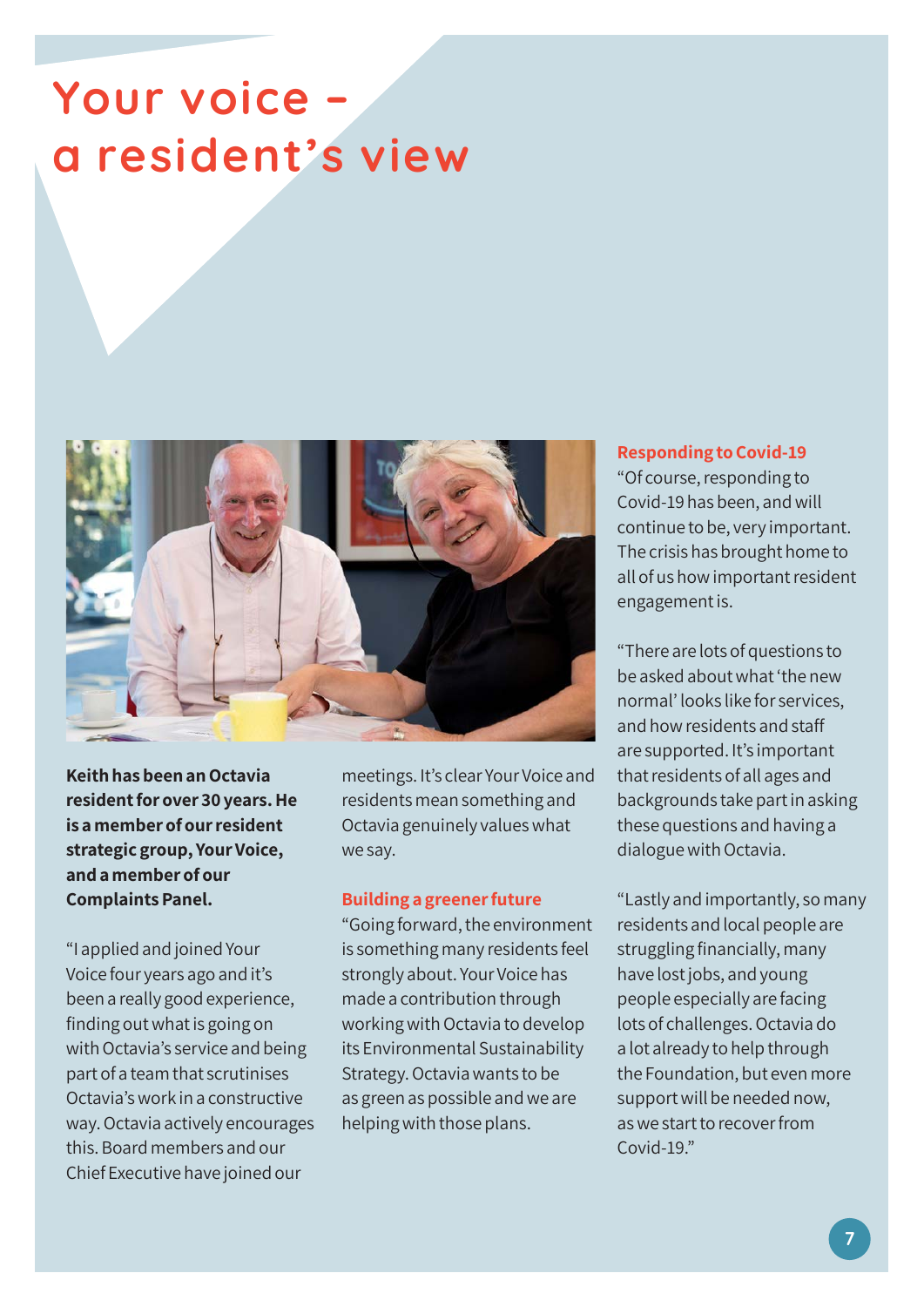# **Octavia**

**We are Octavia. Founded by the Victorian philanthropist Octavia Hill in 1865, we have a strong legacy and an equally strong commitment to move forward with our work, keeping it just as relevant today. We are for people, not for profit. Through our work covering homes, support, and care, we empower people with opportunities for a better life and enable communities to be thriving places to live. Like our founder, we believe in the power of connections to improve lives. We believe in building and sustaining diverse communities that enrich the lives of everyone.** 

#### **Our vision**

#### **Vibrant communities, better lives for all**

We know that more equal societies benefit everyone. The homes and services we provide directly benefit individuals and neighbourhoods as a whole. We support mixed communities by helping people to remain living in areas where they feel connected, while at the same time empowering them to be independent and make their own contribution to the neighbourhoods where they live.

#### **Our purpose**

#### **Delivering equality through homes, support, and opportunity**

Our aim is to be an exemplar as a landlord, in our communities and as an employer, and to lead the way in responding to the current issues that impact on people we work with and the communities we serve. Our strategic pillars, and the goals under each pillar, form the roadmap towards achieving our purpose.

#### **Our strategic pillars**

- **Tackle inequality**
- **Optimise our impact**
- **People-centred**
- **Modern and engaging**
- **► Build our legacy**

We will accelerate the delivery of our goals through a modernisation programme centred on increasing connections and improving collaboration with residents, partners and communities. We will deliver the programme, staying true to our purpose and underpinned by the values that we live and breathe.

#### **Our values**

**RELIABLE RESPONSIVE RESPECTFUL RESOURCEFUL**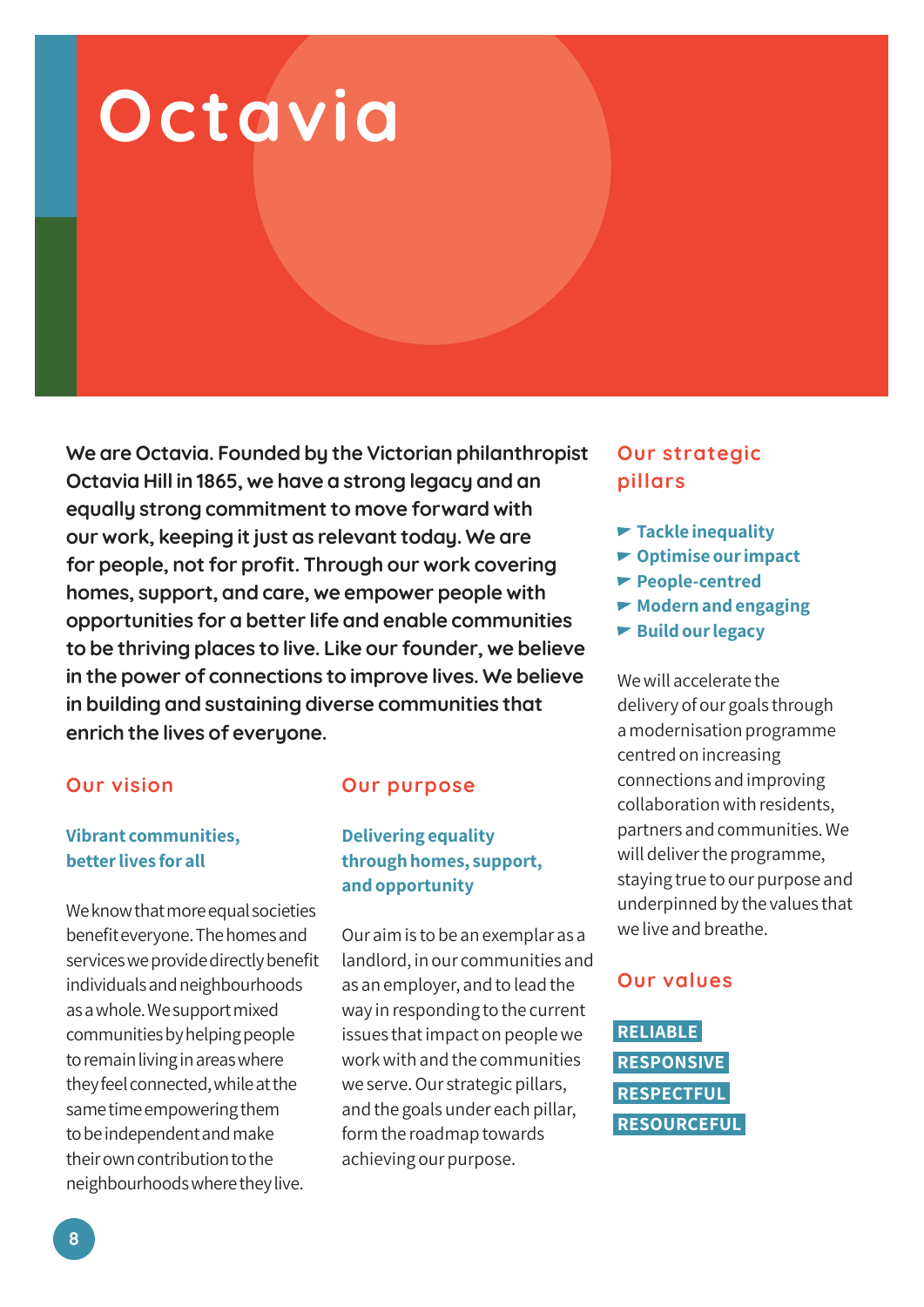

**9**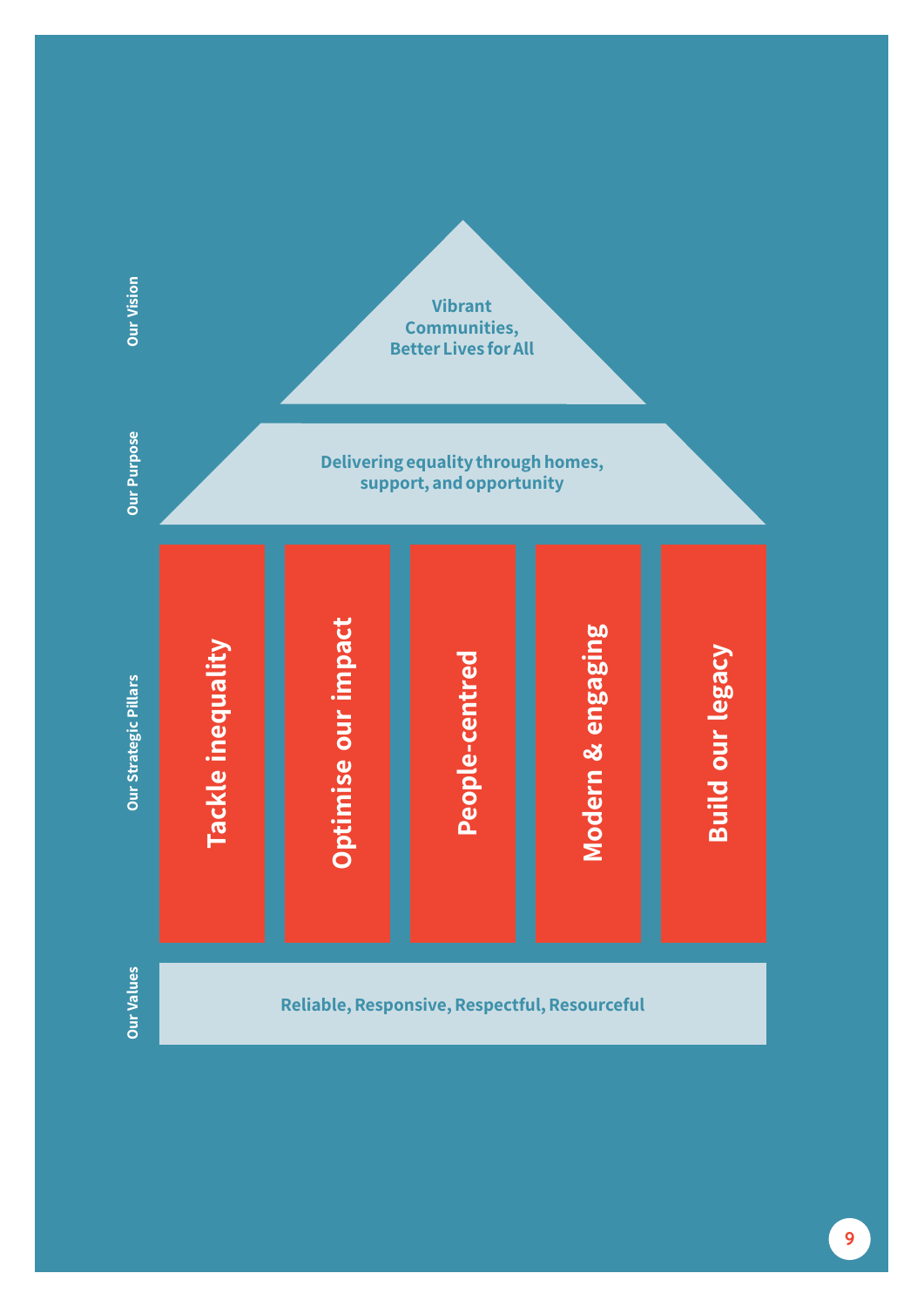# **Tackle inequality**



Everyone deserves opportunities to reach their full potential, to be supported and hopeful, able to imagine and plan for a better future. With 14.5m people in the UK living in poverty (Joseph Rowntree Foundation, 2020), Black and Asian communities disproportionately affected by Covid-19, and the gender pay gap significant across sectors, we know there are inequalities that impact on our people and these have been exacerbated by the health, social and economic effects of the pandemic.

#### **Promoting equality**

Going forward, we will drive equality, both within our organisation and in the communities we serve, by meeting the ambition captured in our Equality, Diversity and Inclusion commitments.

Our new Communities Strategy will address the unequal outcomes for disadvantaged groups. We will promote more work opportunity and help to build generational wealth by supporting entrepreneurship, financial literacy and providing homes across tenures, including affordable home ownership.

#### **More quality homes**

Insufficient affordable housing remains a challenge in London, contributing to the inequalities in our neighbourhoods. We will continue to be focused on providing more affordable homes to people who would otherwise be priced out of our communities. We will build and maintain quality homes across tenures, and our homes will be built to modern specifications that support sustainability. Our plan is to deliver up to 100 new homes each year; 40% of our new homes programme will be for affordable rent.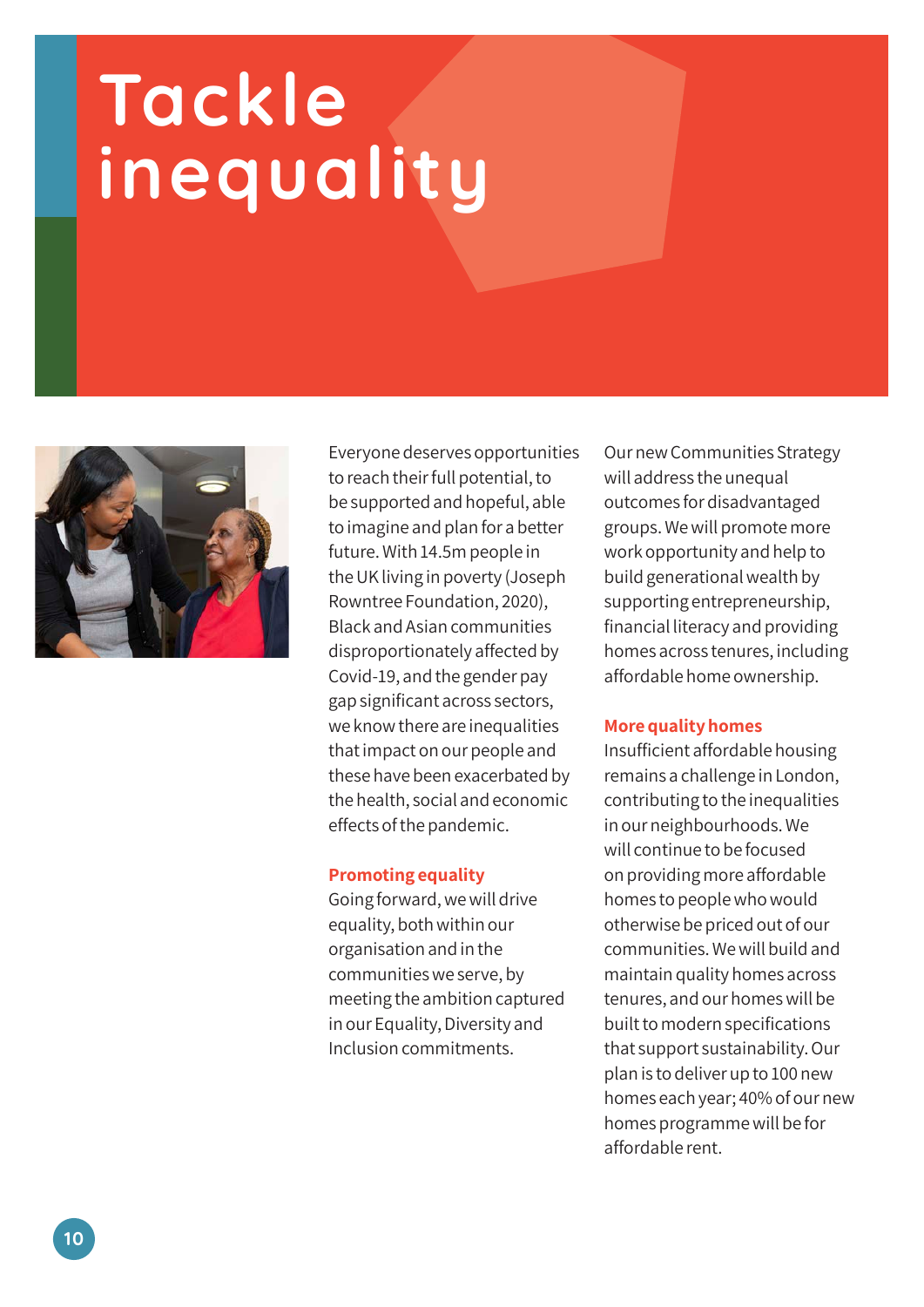### **Our goals to tackle inequality**



#### **Access to service / tackling income inequality**

We will ensure our service is accessible to those who need it, to support diverse communities. We will provide financial inclusion support, work opportunity, and facilitate entrepreneurship, to help build financial resilience.

#### **More, and maintain, quality homes**

We will build and maintain more quality homes across tenures, providing affordable homes for people who need them, and creating spaces for people to thrive.

#### **Catalyst for inclusion and social justice**

We will work with our partners to be a catalyst for inclusion, opportunity and social justice in our communities.

#### **Talented and representative staff**

Our staff and the Board will be representative of our diverse communities at all levels. We will recruit, promote and retain the best talent.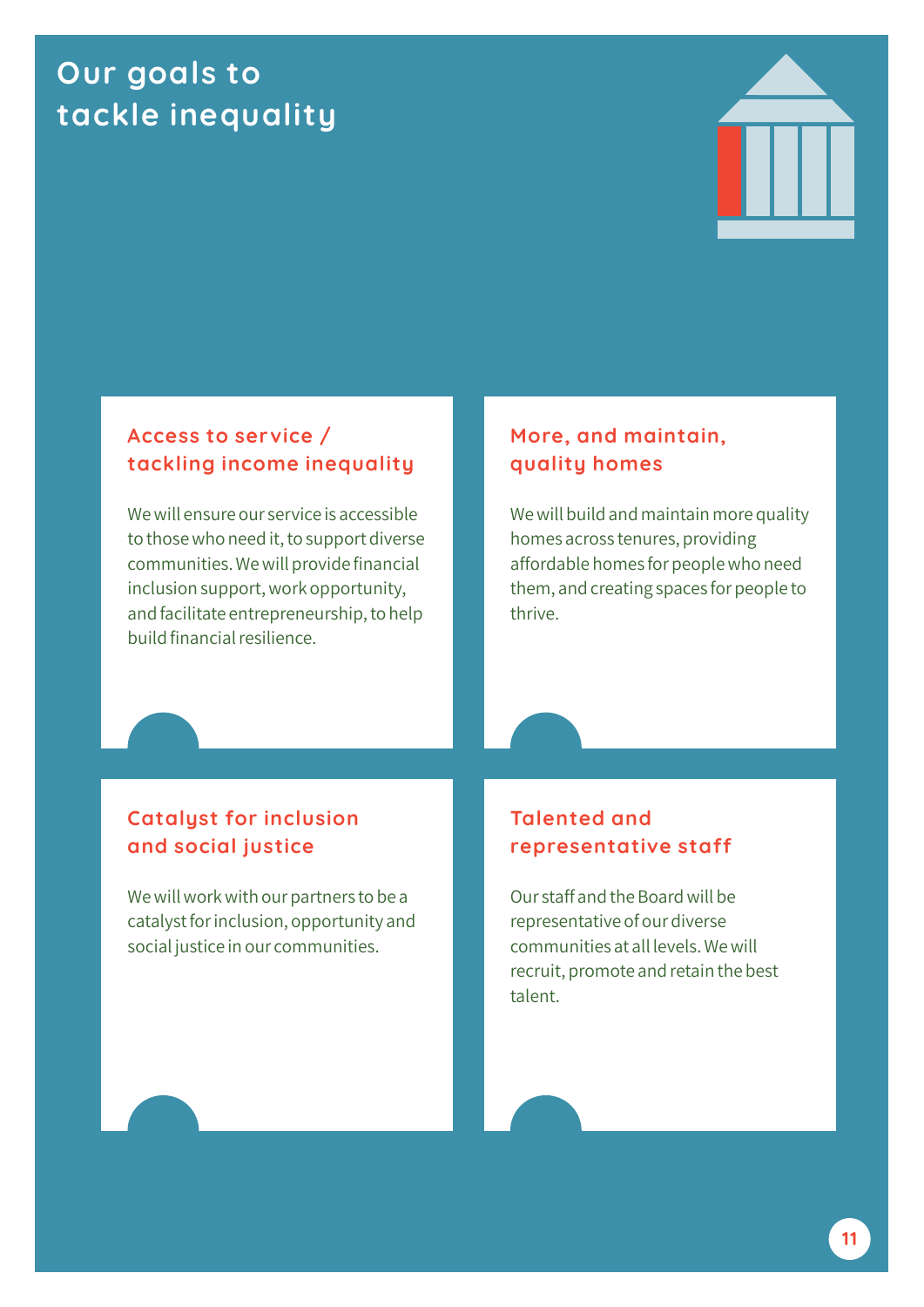# **Optimise our impact**



Our service will have the optimal positive impact on people's lives, empowering people to connect with others and to their community. Last year, we maintained our high-quality landlord service throughout Covid-19 restrictions, and our support and community projects reached over 2,500 Londoners to support isolated and vulnerable people during the pandemic. Our Financial Inclusion team supported families whose income fell or were claiming benefit for the first time.

#### **Affordable homes**

We understand the demographic changes to our customer

base and the challenges facing residents in different tenures; those in social rented, intermediate rent and our homeowners. We will be focused on delivering value for money in the schemes that we directly manage and in those managed by third parties, ensuring our homes are affordable across all tenures to the people who need them.

#### **Efficient and effective service**

The agility and innovation we demonstrated in the last year shows we have the ambition and capacity to provide an outstanding service as a landlord, as a provider of care and support, and in our communities. We will utilise insight gained during the pandemic to build back better and be more efficient and effective. Our aim is to be a leader in addressing current issues, to build on our strong partnerships, and to speak with a respected voice, positively impacting as many lives as possible.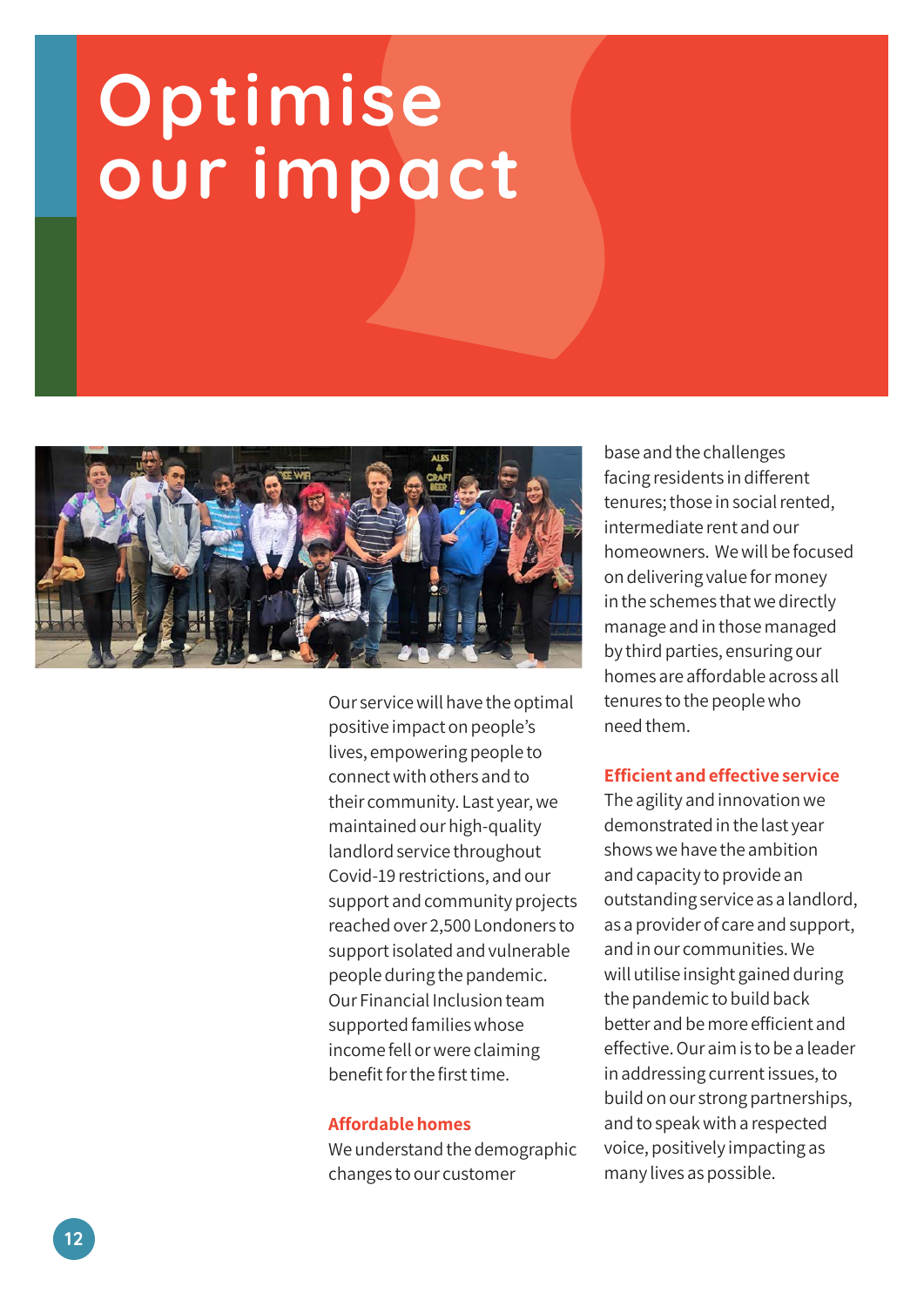### **Our goals to optimise our impact**



#### **Exemplary services**

We will listen and respond to the people who use our service to ensure it is responsive, reliable, respectful, and resourceful. We will lead our sectors in responding to current issues.

#### **Impact in communities**

We will offer opportunity that increases people's chances of having positive outcomes and enables communities to thrive. Our homes will be affordable to the people who need them.

#### **Economic, efficient and effective**

We will embed value for money in our working culture through our economic, efficient and effective operating model.

#### **Strong partnerships, respected voice**

We will be resourceful with the connections we have formed and the influence we have, to deliver more for the people we seek to help.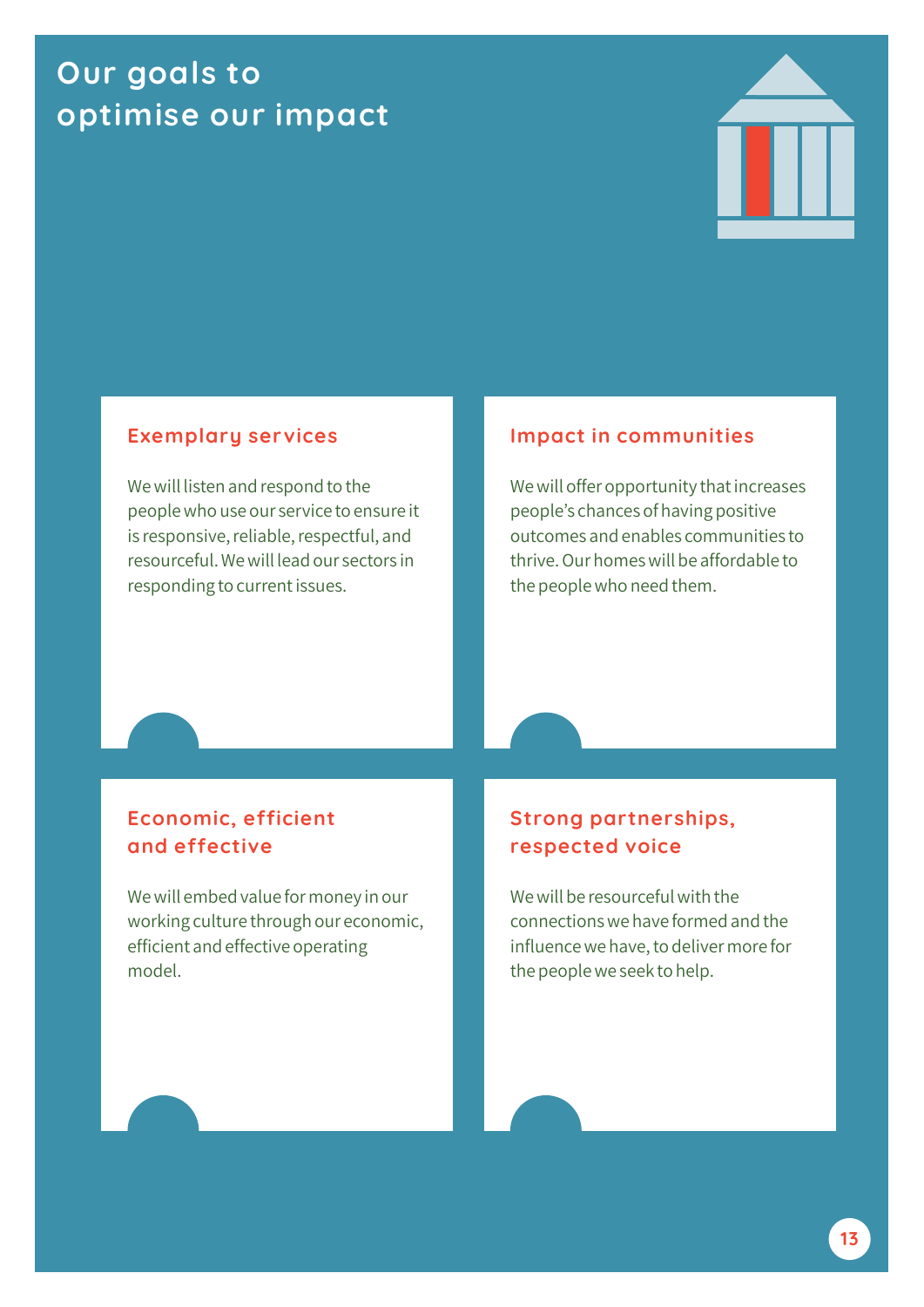## **Peoplecentred**



Octavia will foster an inclusive and diverse workforce where development and reaching your potential is actively encouraged. We want our colleagues to be happy and committed in their work, and to deliver on our shared objectives together. The continuing impact of the Covid-19 pandemic and the learning from this experience prompts us to review how we organise our work and bring out the best in people. We will support our staff and the people who use our service to maintain their wellbeing in these challenging times.

#### **Safe and supported communities**

Ensuring our people are safe and supported remains paramount. Our colleagues will develop in a culture of growth with shared values. Our residents will be safe in their homes and know we are focused on building and fire safety. Our neighbourhoods will be supported to be places to be enjoyed. The wellbeing of our communities in London needs attention to tackle the unequal impact of Covid-19. We have all felt insecurity in 2020, but the impact has been disproportionate and greatest on individuals and groups already disadvantaged before the pandemic.

#### **Listening to residents**

We will be focused on ensuring the resident voice is heard at all levels of Octavia to deepen our understanding of what people and communities need to thrive. Resident engagement will be integral to how we design and deliver our service to gain the best outcomes for the people we serve.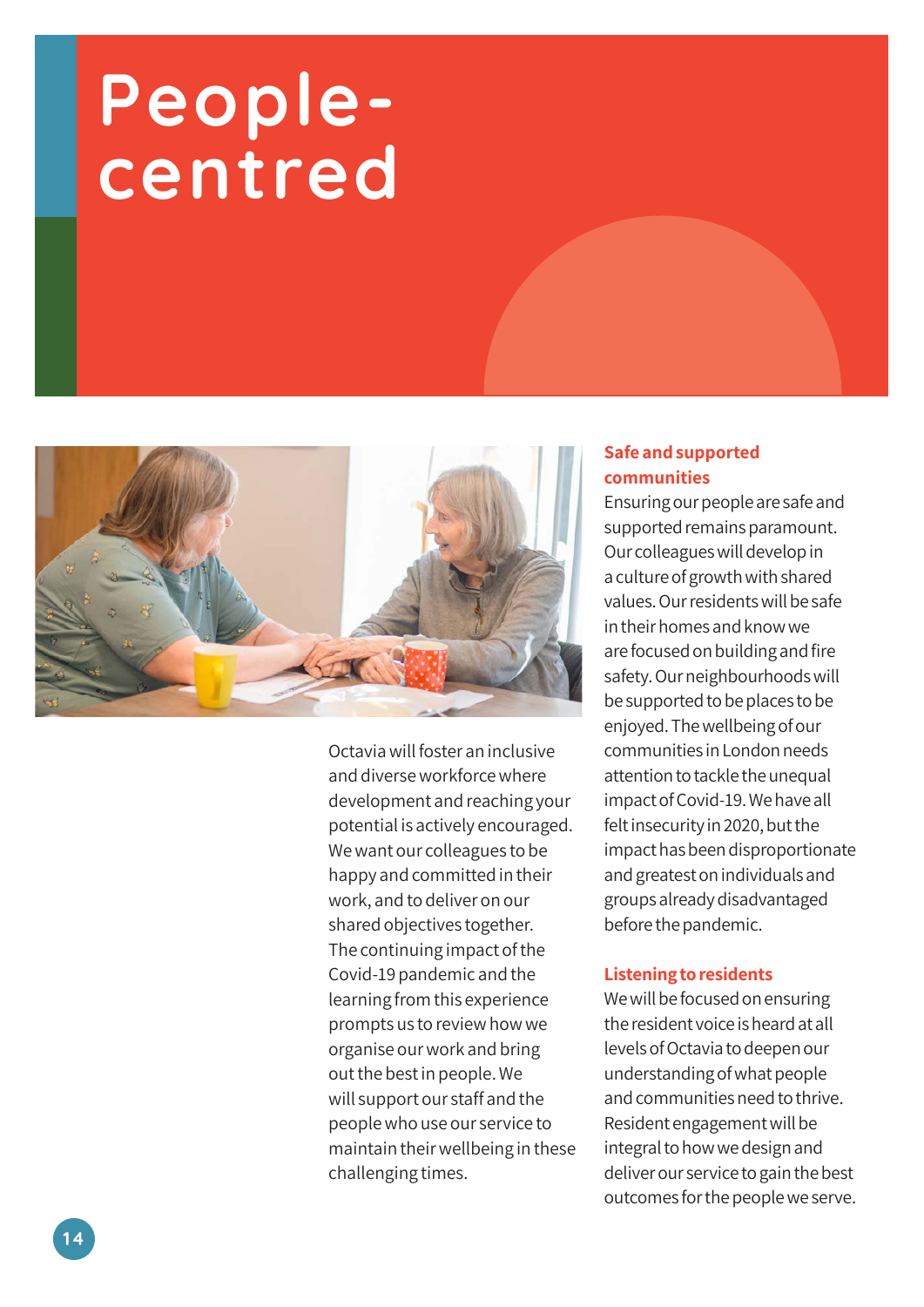### **Our goals to be people-centred**



#### **Strong resident voice, greater customer insight**

We will respect the resident voice at strategic and local levels. We will listen to feedback to deepen our customer insight and use this knowledge to target support in our communities.

#### **Safe and supported**

We will focus on safety and wellbeing so that our residents are safe and secure in their homes, community wellbeing is supported, and people have confidence in their futures.

#### **Maximising potential**

We will create opportunities to grow skills and abilities to support people to reach their potential.

#### **Destination employer**

We will be the employer of choice, supporting our colleagues to thrive and to deliver on our shared objectives.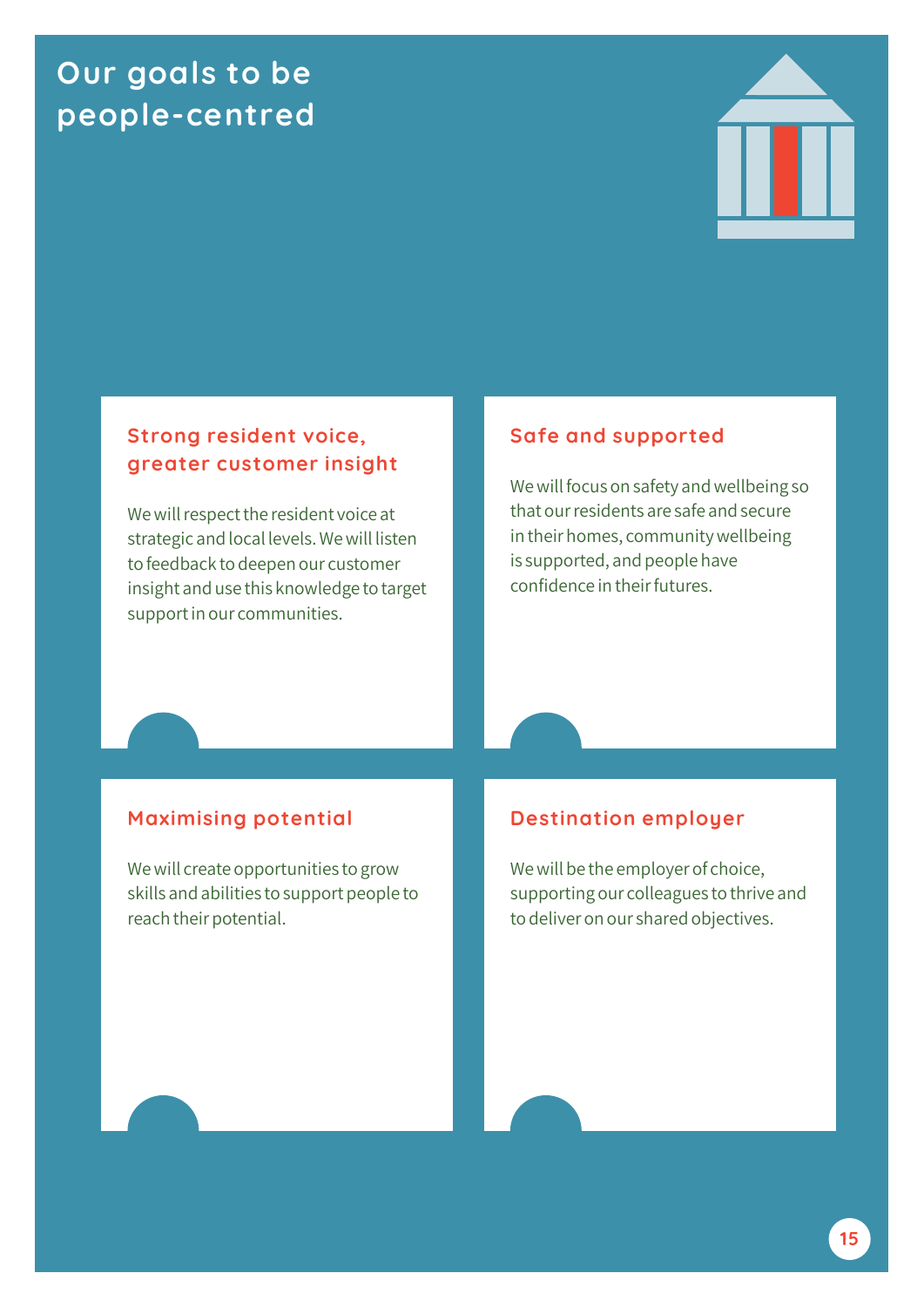# **Modern and engaging**



Engagement and trust form the foundations of our plans to modernise and remain relevant. Resident expectations are changing fast and Octavia will keep pace and anticipate the changes to be agile, ensure the best use of technology and to innovate. Our modernisation programme will focus on four areas: technology, data, people and delivering value. We will be digitally inclusive across our service and support those who are currently excluded. Our understanding of customer journeys gained from smart systems, robust data, and insightful reporting will help us to enhance everyone's experience of Octavia, at work, for stakeholders, and for those using our service. Our shops will maintain a presence on the high street supported by an on-line presence, with surpluses invested back into our work in communities.

#### **Agile and modern service**

Our success in overcoming the challenges of Covid-19 restrictions has provided valuable insight into how we can work more effectively and meet people's expectations of a modern workplace. In response to Covid-19 restrictions, we demonstrated abilities to tailor our service at pace, refine our processes, use technology in smart ways, collaborate virtually, and cascade communication quickly, to keep everyone included. We will build on this agile model of working with our modernisation programme, informed by an approach to change management that facilitates dialogue, openness and builds trust.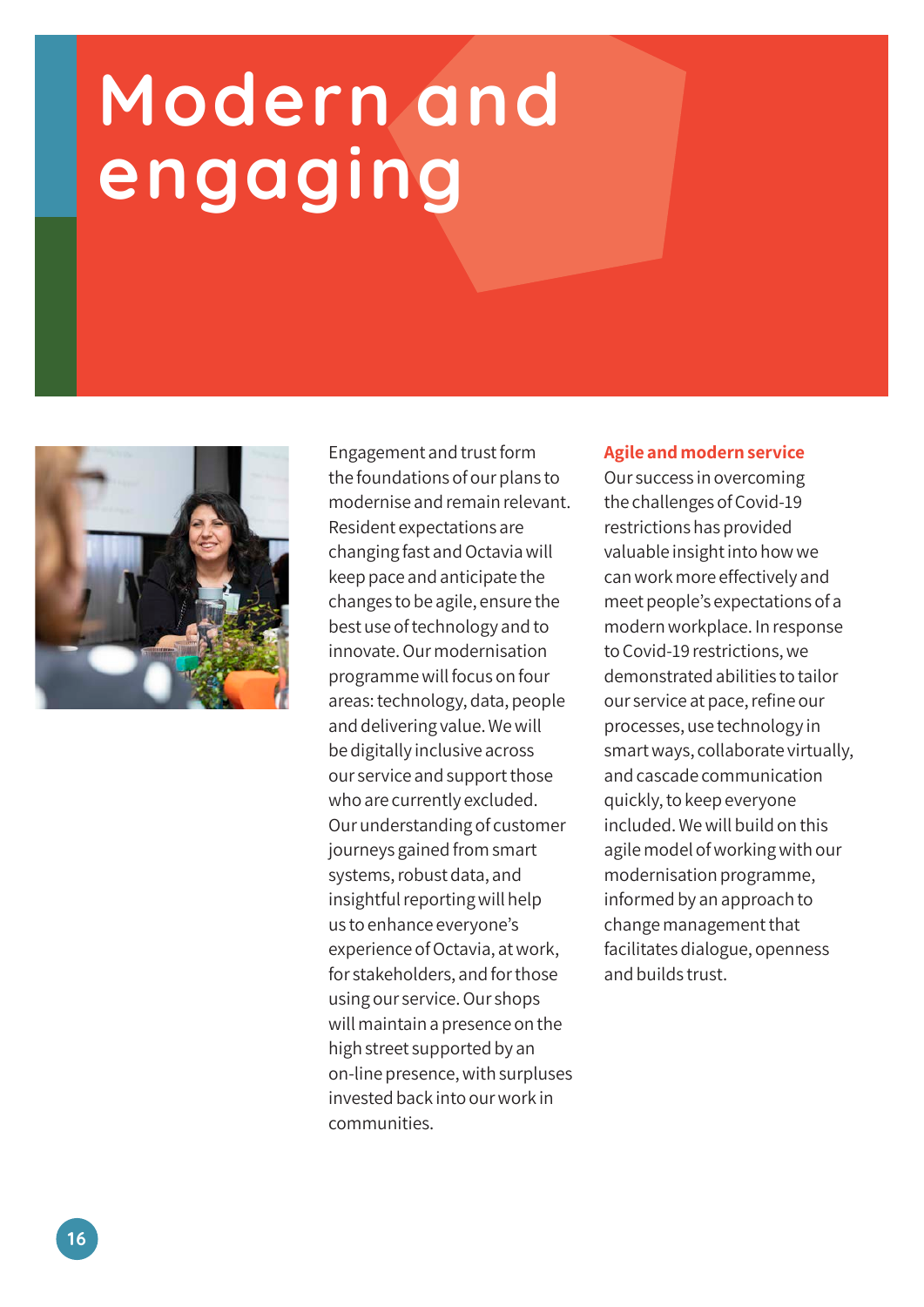### **Our goals to be modern and engaging**



#### **Smart technology and digital future**

We will optimise the benefit from existing and new systems. We will use technology and digital services to be inclusive, and to enhance the customer experience and the customer journey.

#### **Agile and evidenced based**

Our robust data and agile processes will enable us to make evidenced based decisions, provide assurance, and support strong governance.

#### **A workplace for today and for the future**

Our workplaces will enable connection and collaboration. Everyone will have the same experience wherever they work.

#### **Culture of engagement and trust**

We will promote a culture of engagement and trust, enabling open dialogue and connections for our people.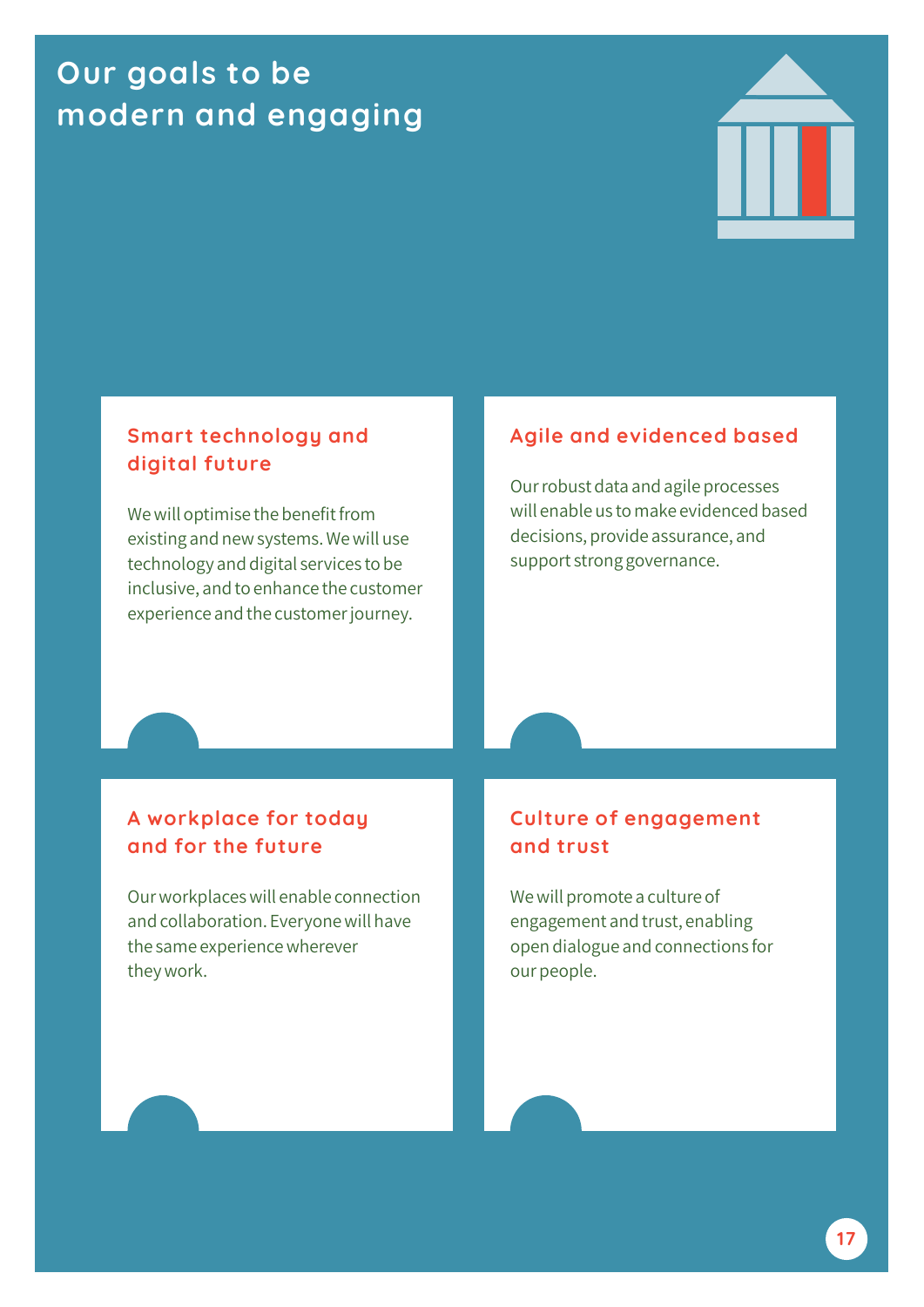# **Build our legacy**

We believe in creating sustainable homes and places that future generations will be proud of, to be enjoyed now and in the future. Octavia holds the SHIFT Gold standard for commitment to environmental sustainability and will continue its commitment to help tackle the climate emergency.

We will reduce our carbon footprint and promote individual responsibility on environmental sustainability to colleagues and service users. Technology will play a key role in our ambitions to use sustainable materials, increase energy efficiency, and be paperless in our workplaces.

Our aim is to be net-zero carbon on our existing homes by 2050, and earlier for new homes and our workplaces. Our Financial Plan includes an annual element to help us achieve this net-zero carbon ambition.

#### **Preserving our legacy**

We will be focused on being the stewards of a proud legacy dating back to 1865 through strong governance led by our Board and Executive team. This is supported by robust risk management and transparency in our approach to working with all stakeholders, including with our Board and Regulator.

We have in place our 30-year Long Term Financial Plan which models financial risks and is subjected to stress testing to ensure it is sound and robust. Our financial strength comes from responsible operational and planned financial management. We will improve our operating margin, increase our operating surplus over the period of this plan, and invest the surplus back into maintaining the quality of existing homes and building new homes.

#### **Investing in homes**

In addition to sound financial management, Octavia's underlying financial strength comes from the quality of our housing portfolio, built up over 150 years in the most highly valued areas in the

country. An independent desktop valuation of our housing property portfolio by Jones Lang LaSalle in 2020 valued the portfolio at £2.5 billion. We will continue to invest responsibly to maintain these valuable assets and to meet changing health and fire safety requirements.

In 2019, we undertook a restructuring of our borrowing portfolio, including £100m bond financing during that year and a further £50m drawn down over 2020 and 2021. Our 30-year Long Term Financial Plan models financial risks and is subjected to stress testing, to ensure we have built-in flexibility and resilience. We are reviewing our business model to ensure we make efficiency gains where these are identified, remain financially strong and meet our objectives over the long term. The treasury strategy is reviewed annually by the Board and our current loan facilities cover all contractually committed development schemes.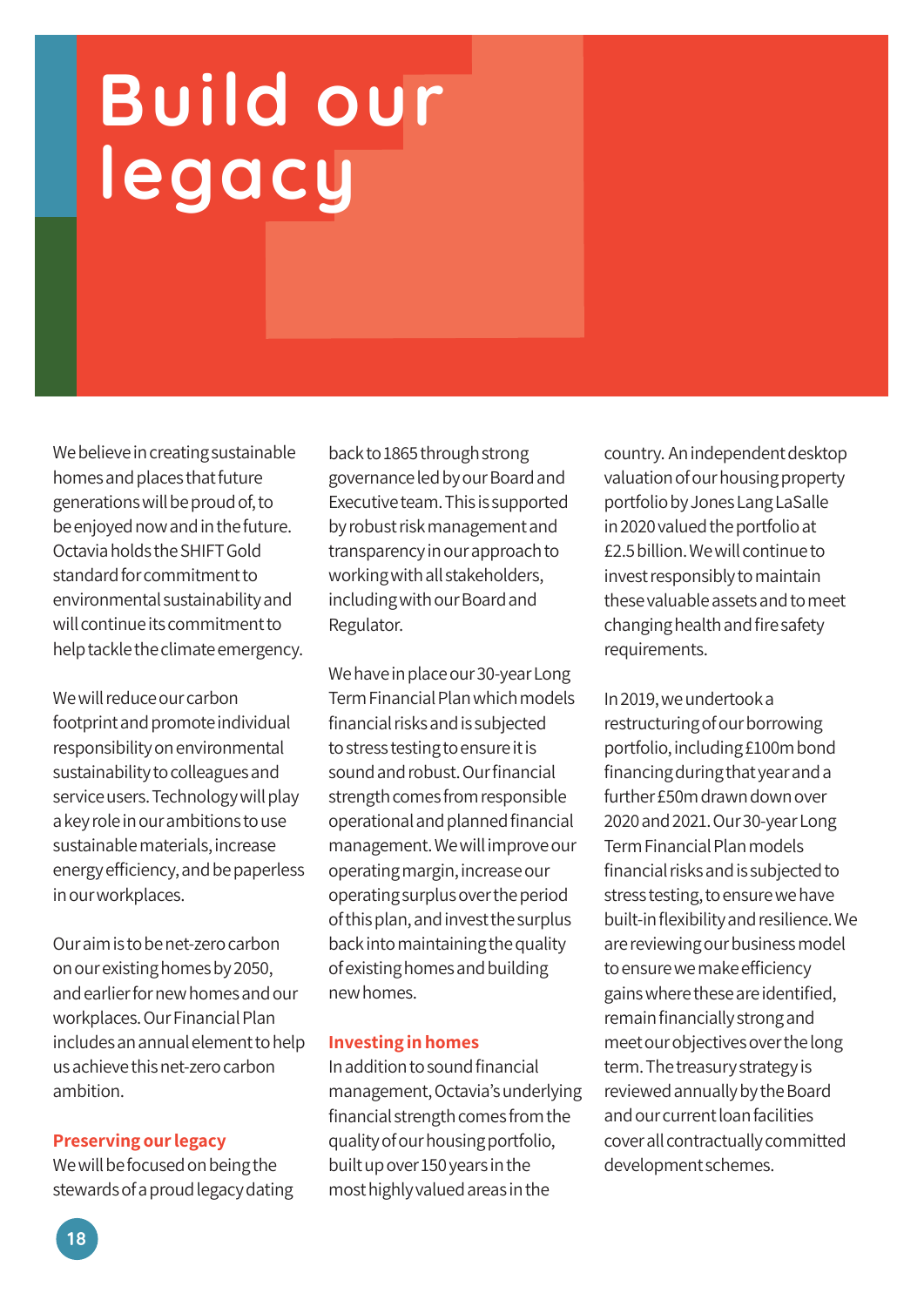### **Our goals to build our legacy**



#### **Invest in sustainability and the future**

We will invest in the future, focused on people, services, property, technology and sustainability, and towards our net-zero carbon ambition.

#### **Our Golden Rules**

We will keep well within our Golden Rules, monitoring performance against the rules continuously, with triggers in place to anticipate adverse trends, to secure our financial future.

#### **Transparency and strong governance**

Our governance will remain strong, with robust risk management and stress testing in place. We will be transparent with stakeholders, and meet all legislative and regulatory expectations.

#### **Financially strong**

We will adhere to our long-term business plan, deliver value for money across our business, improve our operating margin, and will continue to be focused on being financially strong.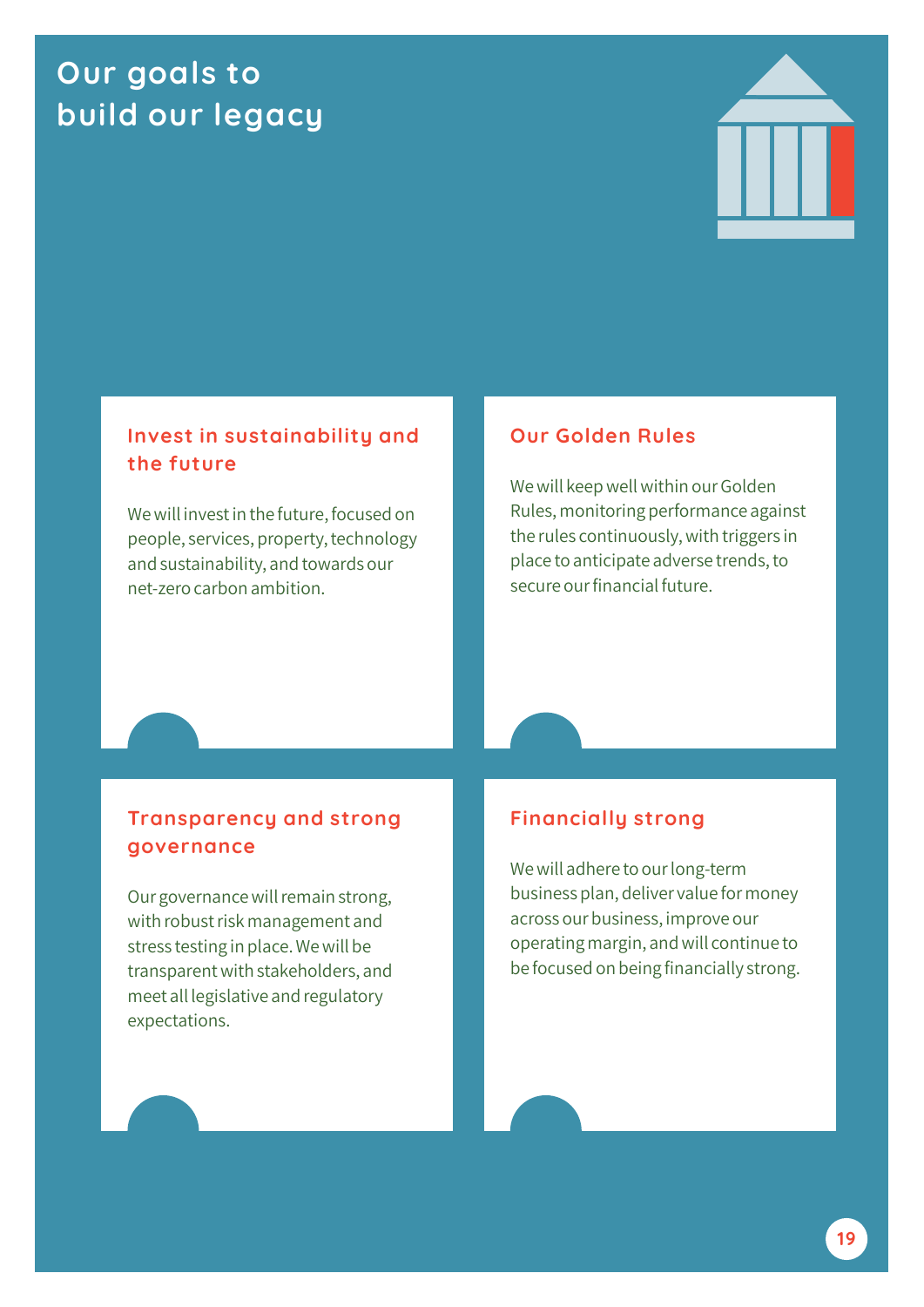## **Legal structure**

**Octavia is registered as a Cooperative and Community Benefit Society with the Financial Conduct Authority and as a Private Registered Provider of social housing with the Regulator of Social Housing. As an exempt charity, Octavia enjoys the benefits of full charitable status. Octavia has four subsidiaries:**

- a) Octavia Living Limited, which develops homes for outright sale on housing developments led by Octavia. It also markets and manages property sales for Octavia and provides related commercial advice.
- b) Octavia Development Services Limited, which develops social housing for Octavia on a design and build basis. This is currently dormant.
- c) Octavia Foundation, a registered charity which provides community support in central and west London, often to Octavia residents.
- d) Octavia Hill Limited, a registered subsidiary which is currently dormant.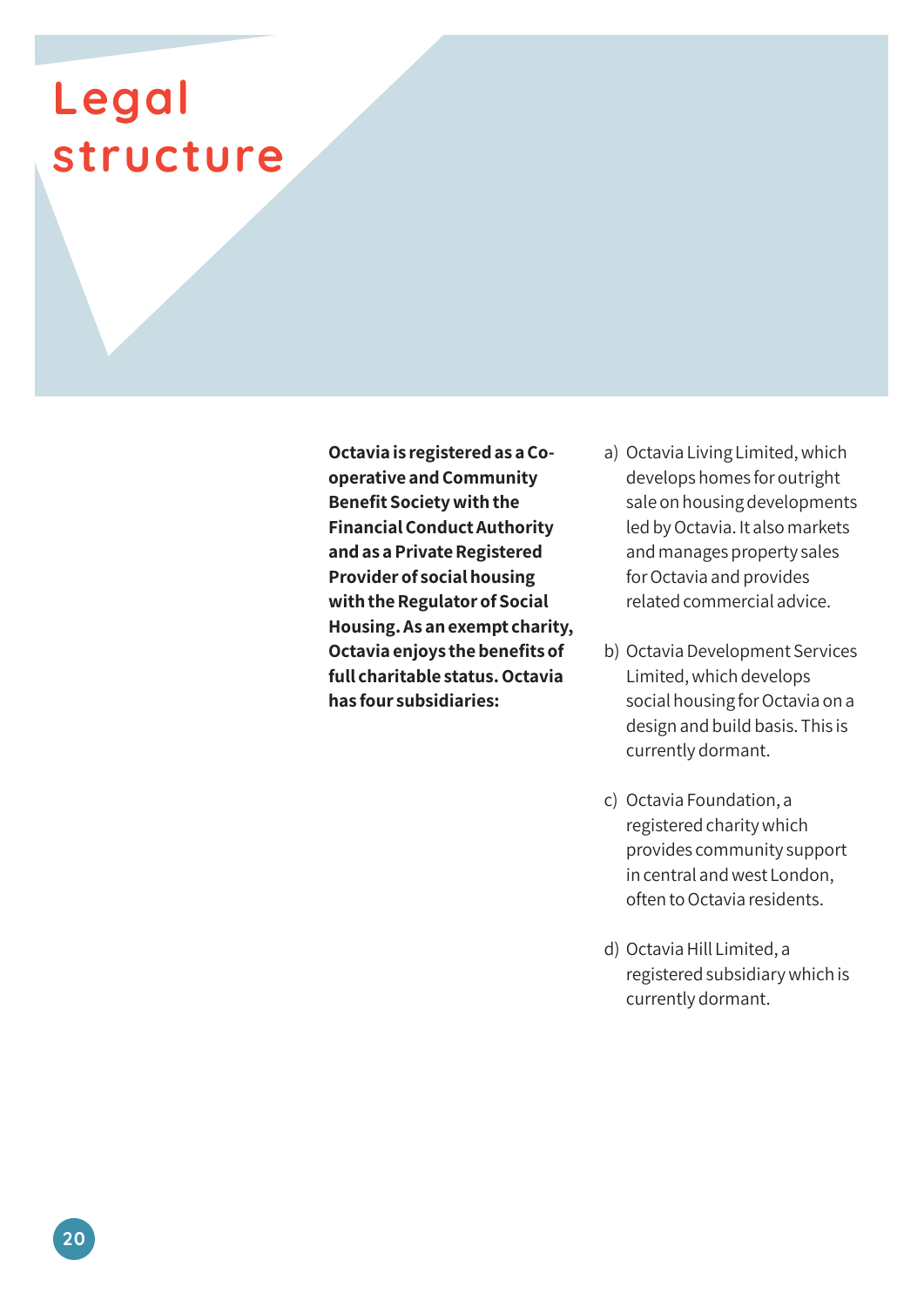## **Corporate governance**

**Octavia is governed by a Board of 10 non-executives plus the Chief Executive. Octavia has adopted and works to the National Housing Federation's Code of Governance, and the Octavia Board has a clear Terms of Reference. The Board is supported by five committees, all of which include Board and independent members. These are:**

- Estates Committee property related matters;
- Services Committee housing, care and support, and communities matters;
- Corporate Committee technology, people and culture, and governance matters;
- Finance Committee finance and treasury matters; and
- Audit and Risk Committee health and safety, compliance, audit and risk management matters.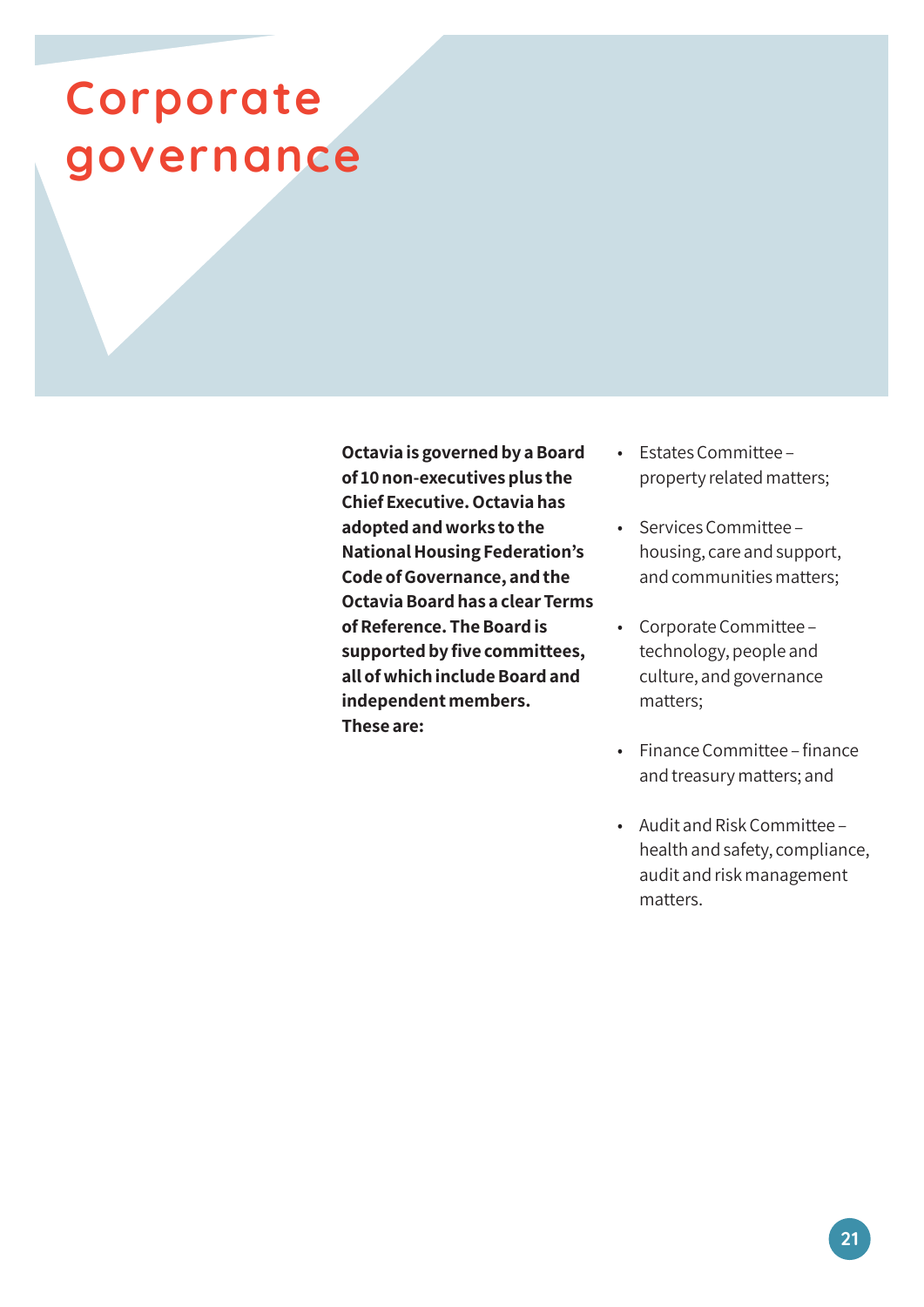## **Steward and pioneer**

In 1865, Octavia Hill took management of her first three properties to provide housing for low income families. By the time of her death in 1912, she managed just under 2,000 homes and had started the social housing movement. Today, over a quarter of households in the UK live in social housing.

Octavia Hill also co-founded the National Trust, and was a pioneer in extolling the belief that shared spaces and healthy places are critical to achieving better lives. We want to build on this legacy of innovation and continue her pioneering spirit over the next 100 years and beyond.

Octavia Hill recognised, as we do today, that the context in which we work changes over time bringing new challenges and fresh opportunities. To continue her legacy we need to anticipate change, modernise, and play our part in moving forward the sectors in which we work. We will do so keeping in mind the impact on wider society and always act for the common good.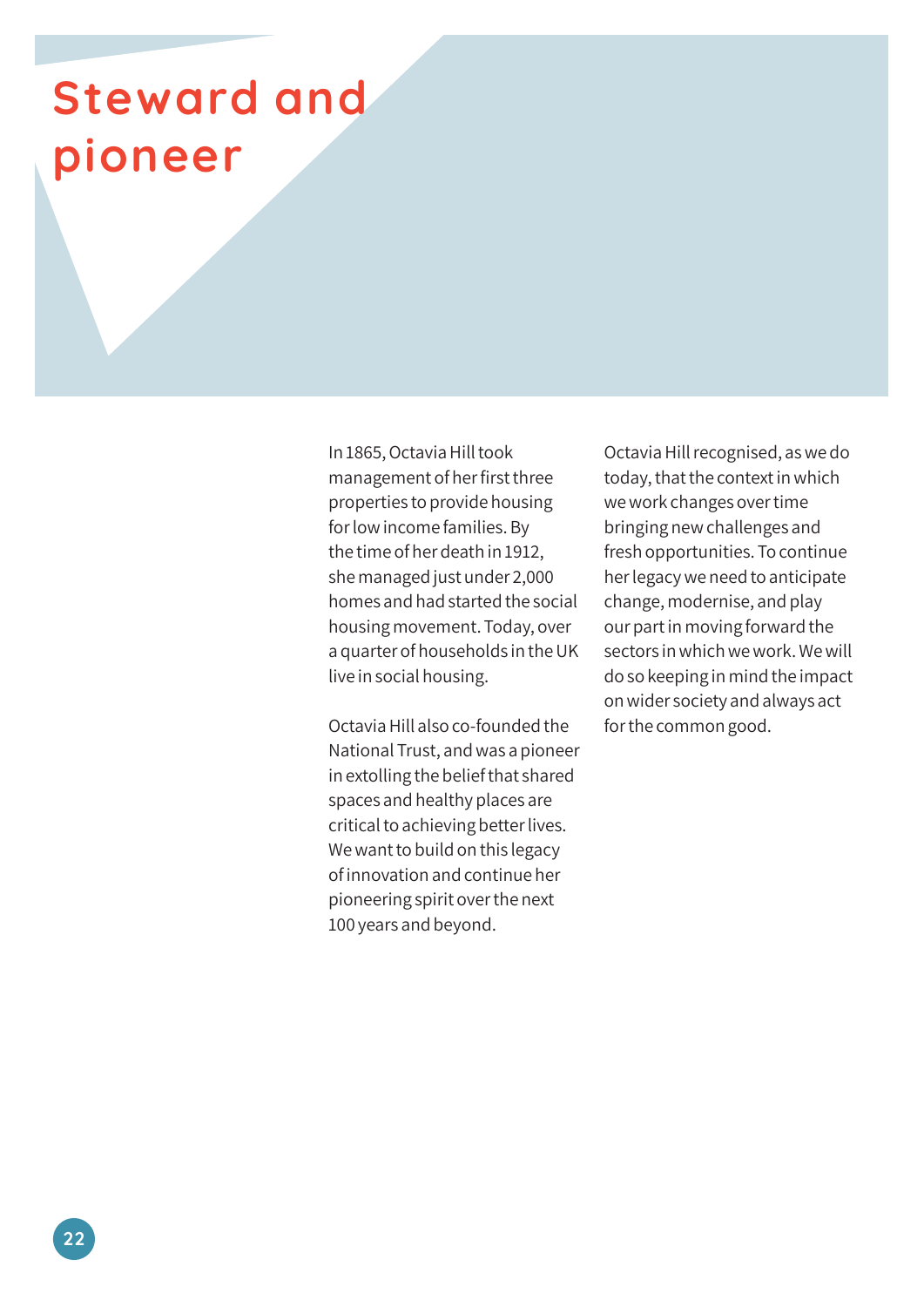**New circumstances require various efforts, and it is the spirit, not the dead form that should be perpetuated… What we care for most to leave them is not any tangible thing, however great, not any memory, however good, but the quick eye to see, the true soul to measure, the large hope to grasp the mighty issues of the new and better days to come — greater ideals, greater hope and patience to realise them both.**

Octavia Hill